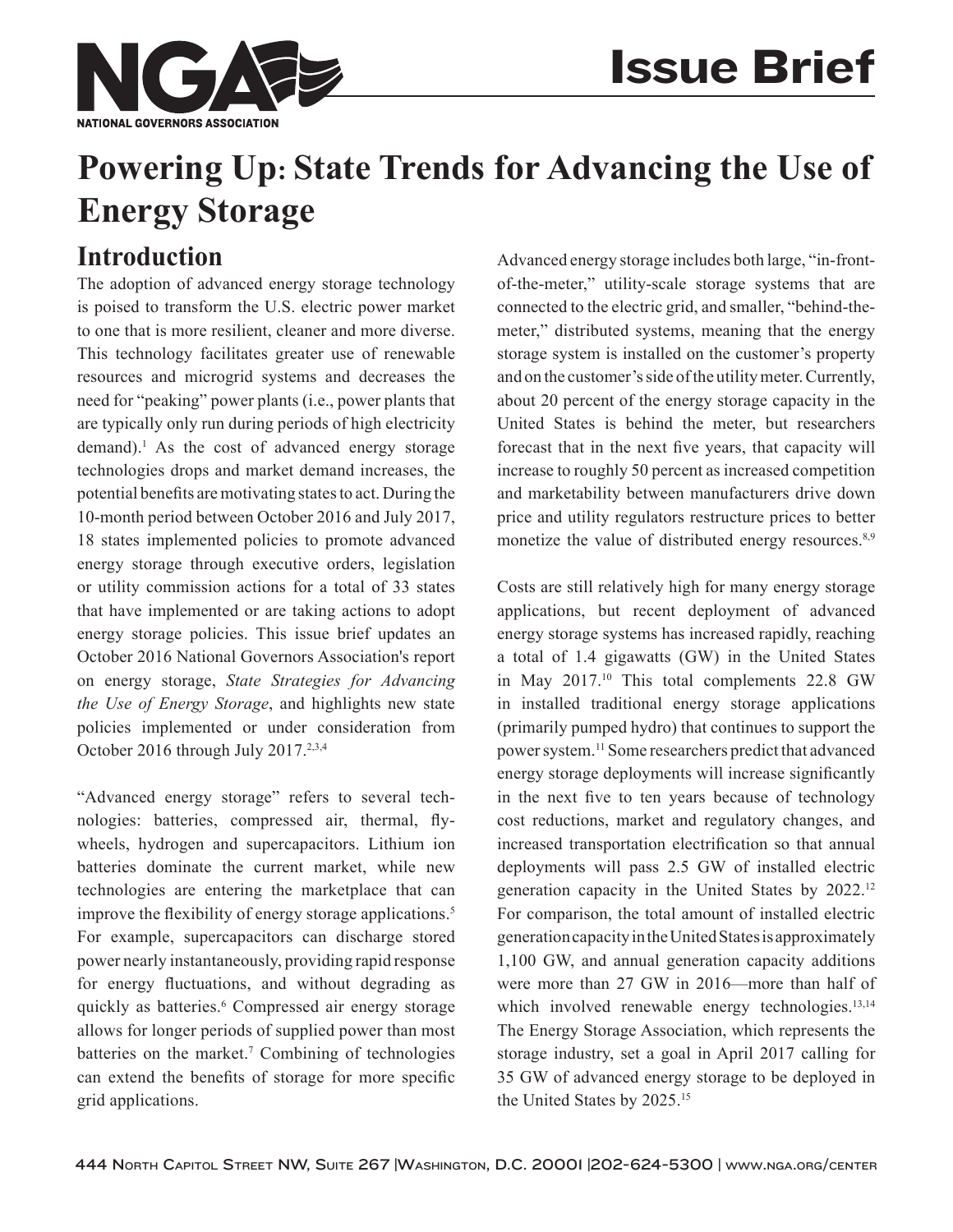## **State Policy Updates: October 2016 to July 2017**

States have taken a leadership role in advancing energy storage. This update looks at three areas of recent state policy activity:

- Procurement targets;
- Financial incentives; and
- Research and development (R&D) efforts.

Those and the following four policy strategies are covered in the 2016 National Governors Association (NGA) report, *State Strategies for Advancing the Use of Energy Storage*:

- Incorporating energy storage in state energy planning;
- Recognizing the multiple benefits of storage in state regulations;
- Developing streamlined siting, approval and interconnection processes; and
- Encouraging the assessment of storage in energy assurance efforts.16

Together, these seven types of policies are helping improve technology performance, encourage use, and monetize value not currently being captured in electricity markets.<sup>17</sup>

0

**GW**

2000 2010

### **The State of Energy Storage: A Brief Look at Energy Storage Development**

From October 2016 to July 2017, 18 states implemented or initiated an energy storage policy for a total of 33 states taking action.<sup>18</sup>

 Nearly 90,800 workers were employed in the energy storage industry (including pumped hydro)  $\sum_{10}$  2016.<sup>19</sup> 1.5

Advanced energy storage capacity grew three-fold in five years, from 442 megawatts (MW) in May 2012 to 1,554 MW in May 2017.20

Lithium ion batteries accounted for more than 95 percent of advanced energy storage deployment in the first half of 2017.<sup>21</sup>

Prices for lithium ion batteries used to replace peaker plants have fallen about 12 percent, from \$453 per megawatt-hours (MWh) in 2015 to an industry average \$399 per MWh in 2016.22 In comparison, natural gas peaker plants cost \$165 to \$218 per MWh. Analysts predict energy storage will be cost-competitive with natural gas peakers in the next five years.<sup>23</sup>

 Distributed energy storage systems accounted for 20 percent of the energy storage market in 2016. This is projected to reach 53 percent by  $2022.^{24}$ 

**California** accounts for 41 percent of the energy storage projects in the United States and 21 percent of installed capacity. **Arizona**, **Nevada** and **Texas** each have more than 10 percent of the country's energy storage capacity.<sup>25</sup>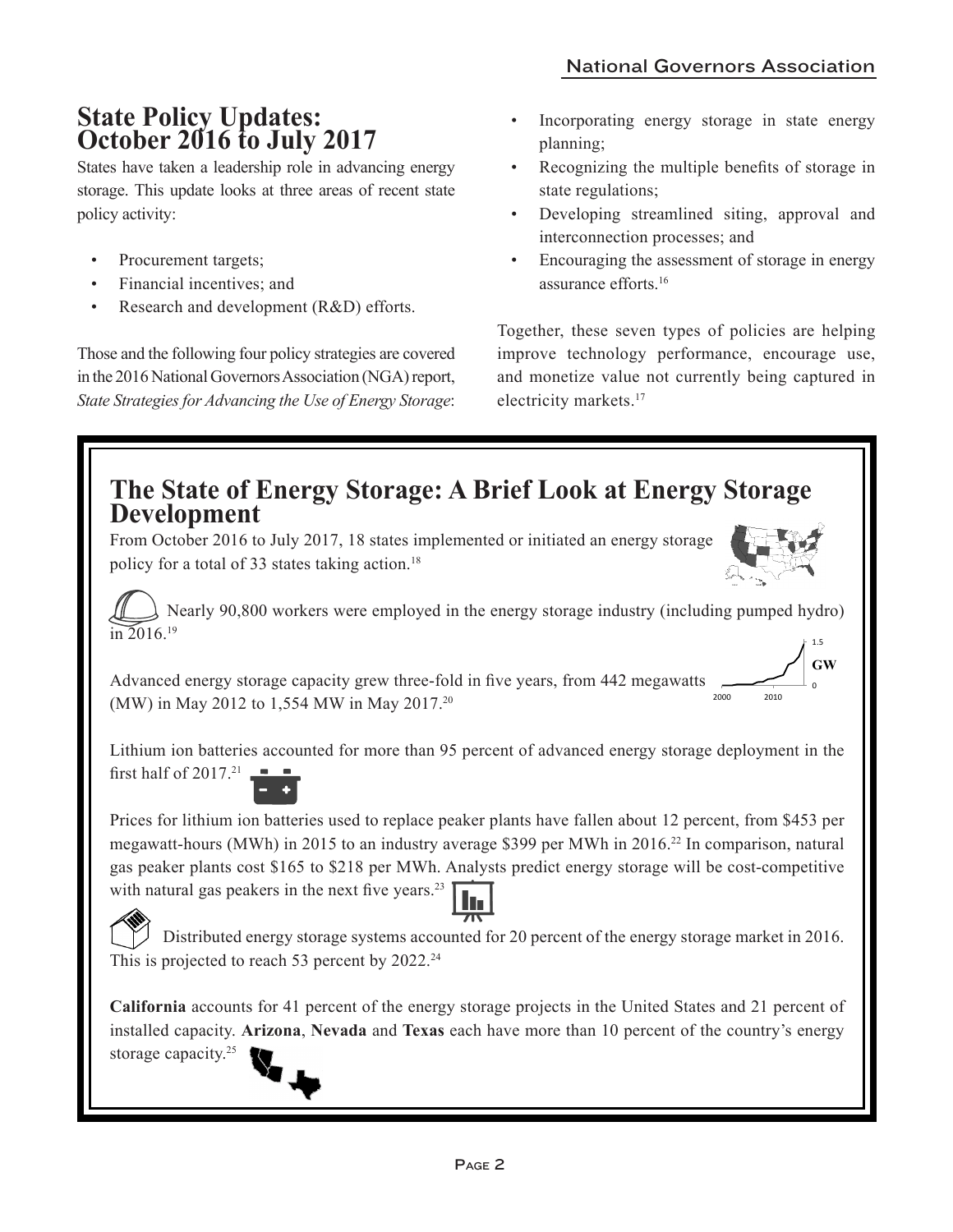### **Energy Storage Procurement Targets**

Four states established or updated their energy storage procurement targets from October 2016 to July 2017. Another two states are considering adopting procurement targets.

- **• California**'s Public Utilities Commission (PUC) adopted a new requirement that investor owned utilities (IOUs) propose investments for up to 500 MW of distributed energy storage, in addition to a previously adopted 2013 procurement target of 1.3 GW by 2020.<sup>26</sup> California has the largest state mandate and has deployed approximately 130 MW of energy storage under AB 2514 since the program was adopted in 2013.<sup>27</sup>
- **• Massachusetts**' set a 200 MWh energy storage procurement target to be achieved by January 1, 2020. Massachusetts also launched a \$10 million grant program for energy storage investments through the Advancing Commonwealth En-ergy Storage program, announced up to an additional \$10 million for further energy storage demonstrations, included an incentive for energy storage paired with solar PV in the new solar program (SMART) designed to double the state's solar PV capacity, and explicitly allowed energy storage to be paired with bids into the current 9,450,000 MWh clean energy and 1,600 MW offshore wind procurements.<sup>28</sup>
- **• Oregon**'s PUC released guidelines requiring the state's two IOUs have a minimum of 5 MWh of storage capacity by 2020.29
- The **New York** PUC ordered each IOU in the state to have at least two energy storage pilot projects operational by the end of 2018.30 In June 2017, the state legislature also approved an energy storage target for 2030. The governor has not signed the bill yet.<sup>31</sup>

**• Connecticut** and **Nevada** passed legislation requiring their state PUCs consider adopting storage procurement targets. The commissions have not yet formalized specific mandates.<sup>32</sup>

### **Advanced Energy Storage Financial Incentive Programs**

From October 2016 to July 2017, nine states created new financial incentives or rate reforms to capture the value of energy storage, including the following examples:

- **• Maryland** created the first tax credit for energy storage in the country, a 30 percent tax credit for energy storage—up to \$75,000 for corporations and \$5,000 for individuals.<sup>33</sup> The credit is valid for installations made between January 2018 and December 2022, and the total amount of credit awarded to all tax payers cannot exceed \$750,000. This strategy creates incentives for new industry without appropriating large amounts of funds or committing to a mandate.
- New York adopted a "Value Stack" pricing system to provide more accurate compensation and replace net metering–based compensation.<sup>34</sup> The Value Stack pricing mechanism compensates distributed energy resources, including storage based on their location, capacity, environmental impact and demand reduction ability. Credits are generated based on the expected value of the system and the hourly pricing for energy that the New York independent system operator provides.<sup>35</sup>
- In Nevada, Governor Brian Sandoval signed a bill in June 2017 that creates incentives under the state's existing Solar Energy Systems Incentive Program for energy storage systems.36
- **• Vermont** Governor Phil Scott signed Act 53 into law in May 2017. The Act requires the Department of Public Service to submit a report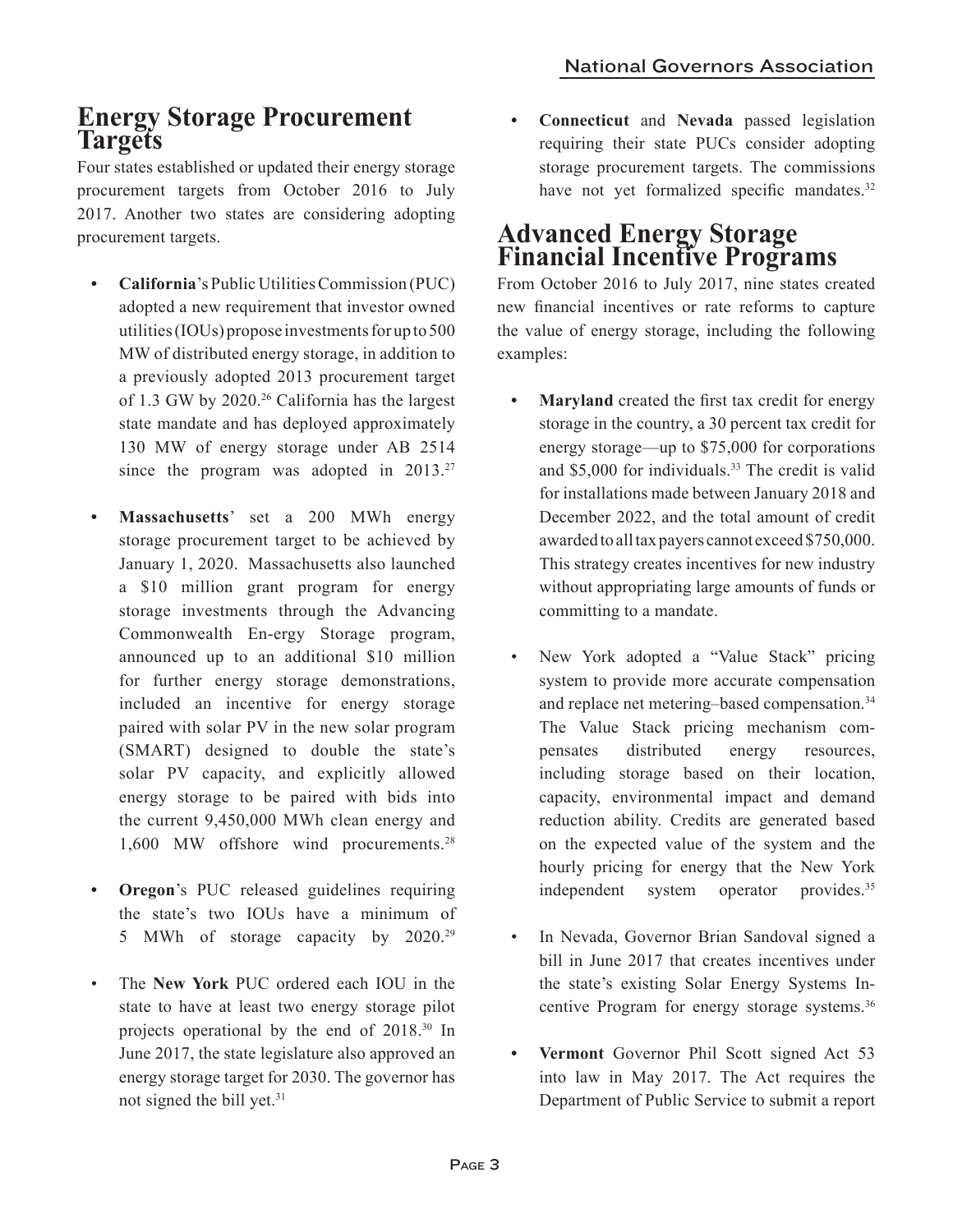to the legislature by November 15, 2017, on the issue of deploying energy storage on the Vermont electric transmission and distribution system. The Act also authorizes the State's Clean Energy Development Fund, to fund energy storage projects that support renewable resources.<sup>37</sup>

#### *Promote Advanced Energy Storage Research and Development*

Most of the 33 states that have set energy storage policies have promoted energy storage R&D efforts. From October 2016 to July 2017, the following four states began new research and development initiatives:

- New York made \$15.5 million available for research and deployment to help facilitate the development of the state's utility procurement target set earlier in 2016.38 The state made an additional \$6.3 million available for emerging energy storage products and technologies that would enable the grid to better support renewable resources.<sup>39</sup>
- **• Minnesota**'s Department of Commerce and the Legislative Energy Commission called for an investigation into how energy storage can participate in wholesale markets and to

consider how partnerships and grants can fund R&D efforts as part of the final report for its 2025 Energy Action Plan, highlighting next steps for Minnesota's energy future.<sup>40</sup> In addition, the Energy Transition Laboratory at the University of Minnesota released a report that addressed economic opportunities for energy storage in the state that found significant benefits from energy storage and recommended that the state develop proposals to fund commercially significant storage projects.<sup>41</sup>

Other states are incorporating storage into broader policy research and education outreach for grid modernization and new energy technologies. **Illinois**'s NextGrid and **Ohio**'s PowerForward initiatives aim to educate the public and inform policymakers on best practices to facilitate energy storage deployment as part of broader power-sector modernization efforts.<sup>42,43</sup>

## **Conclusion**

Energy storage is expected to play a growing role in state power-sector modernization efforts. States that have not yet begun to implement energy storage policies can look at the successes and policy paths other states have chosen to assess their next steps.



### **State Policy Action and Deployment of Advanced Battery Storage44**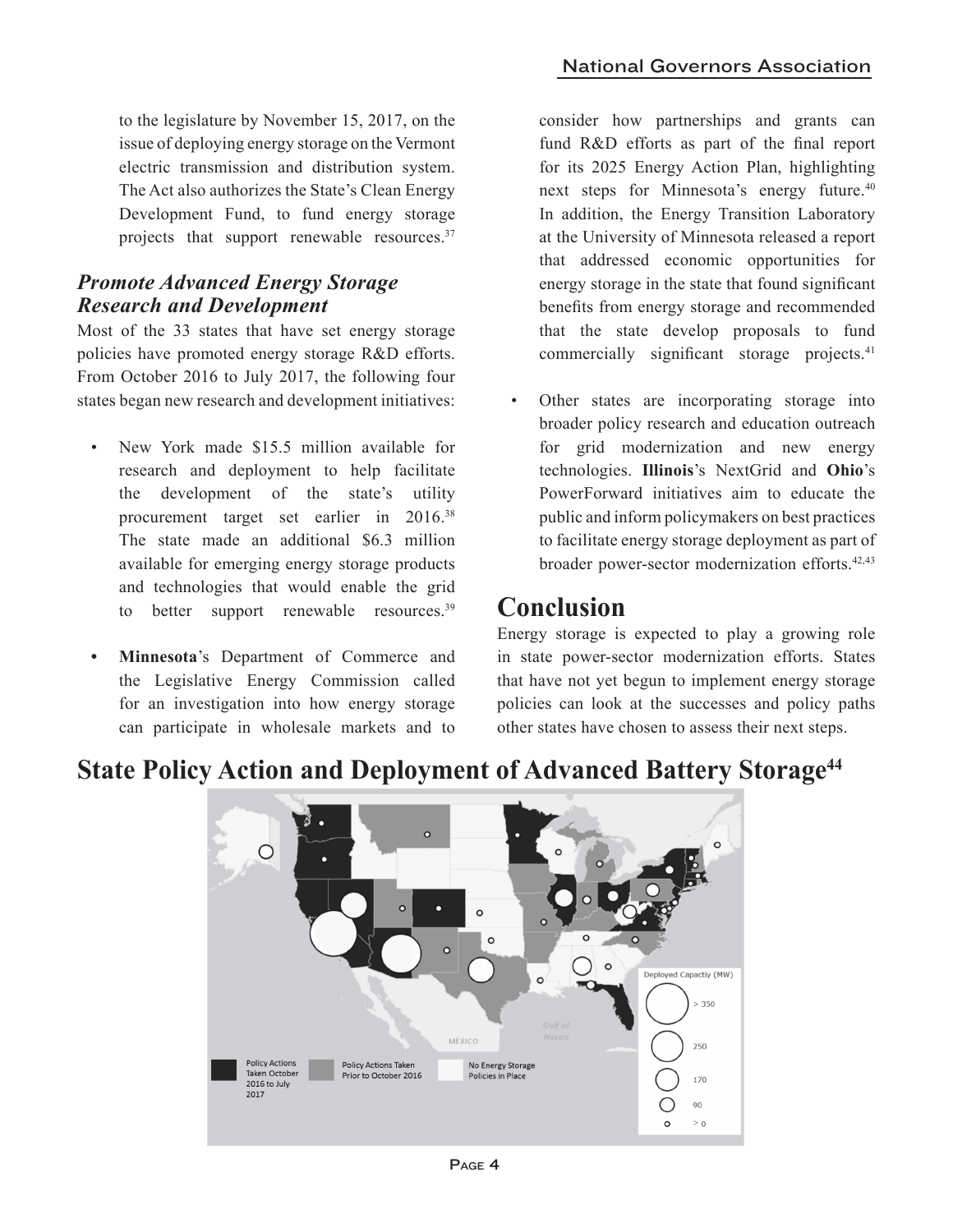#### National Governors Association

*Jessica Rackley Senior Policy Analyst Environment, Energy & Transportation Division NGA Center for Best Practices 202-624-7789*

*Ben Silliman Former NGA Summer Scholar Environment, Energy & Transportation Division NGA Center for Best Practices*

*November 2017*

Recommended citation format: Rackley, J. and Silliman, B. *Powering Up: State Trends for Advancing the Use of Energy Storage*. Washington, D.C.: National Governors Association, 2017.

*This material is based upon work supported by the Department of Energy under Award Number DE-OE0000817.*

This report was prepared as an account of work sponsored by an agency of the United States Government. Neither the United States Government *nor any agency thereof, nor any of their employees, makes any warranty, express or implied, or assumes any legal liability or responsibility for the accuracy, completeness, or usefulness of any information, apparatus, product, or process disclosed, or represents that its use would not infringe privately owned rights. Reference herein to any specific commercial product, process, or service by trade name, trademark, manufacturer, or otherwise does not necessarily constitute or imply its endorsement, recommendation, or favoring by the United States Government or any agency thereof. The views and opinions of authors expressed herein do not necessarily state or reflect those of the United States Government or any agency thereof.*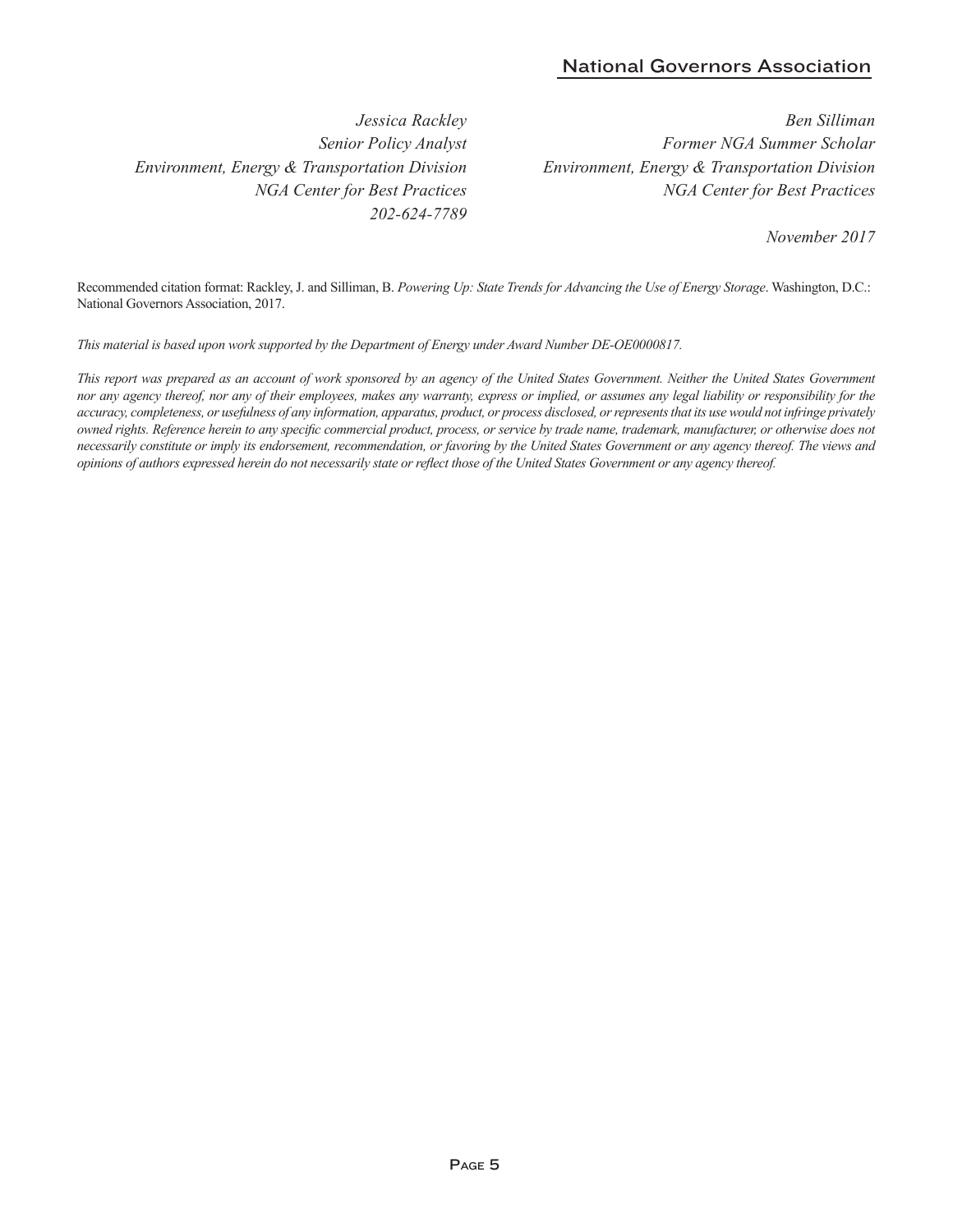# **Endnotes**

<sup>1</sup> Eyer, J., & Corey, G. (2010). Energy storage for the electric grid: Benefits and market potential assessment guide. A study for the DOE Energy Storage [Systems Program \(Sandia Report No. SAND2010-0815\). Retrieved from Sandia National Laboratories website:](http://www.sandia.gov/ess/publications/SAND2010-0815.pdf) http://www.sandia.gov/ess/publications/SAND2010-0815.pdf.

2 This paper updates an October 2016 NGA report on energy storage, State Strategies for Advancing the Use of Energy Storage, and highlights new state policies implemented or under consideration from October 2016 through July 2017.

<sup>3</sup> The following 18 states have made policy advances in the past 10 months: Arizona, California, Colorado, Connecticut, Florida, Hawaii, Illinois, Maryland, Massachusetts, Minnesota, Nevada, New Jersey, New York, Ohio, Oregon, Vermont, Virginia and Washington. Some states, like Florida, are not highlighted below because their recent policy action does not fall into one of the three main policy categories highlighted in this brief.

4  [GTM Research. \(2017\). U.S. energy storage monitor: Q2 2017 executive summary. Retrieved from https://www.greentechmedia.com/research/](https://www.greentechmedia.com/research/subscription/u-s-energy-storage-monitor) subscription/u-s-energy-storage-monitor.

5  [National Renewable Energy Laboratory. \(2016\). Energy storage: Possibilities for expanding electric grid flexibility. Retrieved from](https://www.nrel.gov/docs/fy16osti/64764.pdf) https://www.nrel. gov/docs/fy16osti/64764.pdf.

<sup>6</sup> [Miret, S. \(2013\). Storage wars: Batteries vs. supercapacitors. Retrieved from Berkeley Energy & Resources Collaborative website: http://berc.berke](http://berc.berkeley.edu/storage-wars-batteries-vs-supercapacitors)ley.edu/storage-wars-batteries-vs-supercapacitors.

7  [Compressed air energy storage \(CAES\). Retrieved from Energy Storage Association website: http://energystorage.org/compressed-air-energy-stor](http://energystorage.org/compressed-air-energy-storage-caes)age-caes.

8 GTM Research, U.S. energy storage monitor.

<sup>9</sup> [Lacey, S. \(2016, March 10\). How distributed battery storage will surpass grid-scale storage in the US by 2020. Retrieved from https://www.greentech](https://www.greentechmedia.com/articles/read/how-distributed-battery-storage-will-surpass-grid-scale-storage-in-the-us-b)media.com/articles/read/how-distributed-battery-storage-will-surpass-grid-scale-storage-in-the-us-b.

<sup>10</sup> Stanfield, S., Petta, J., & Auck, S. B. (2017). Charging ahead: An energy storage guide for state policymakers. Retrieved from the Interstate Renewable Energy Council website: http://www.irecusa.org/wp-content/uploads/2017/04/IREC\_Charging-Ahead\_Energy-Storage-Guide\_FINALApril2017.pdf. <sup>11</sup> U.S. Department of Energy. (2016). DOE global energy storage database. Retrieved from http://www.energystorageexchange.org.

<sup>12</sup> GTM Research, U.S. energy storage monitor.

[13 U.S. Energy Information Administration. Table 4.3. Existing capacity by energy source, 2015 \(megawatts\). Retrieved from https://www.eia.gov/](https://www.eia.gov/electricity/annual/html/epa_04_03.html) electricity/annual/html/epa\_04\_03.html.

<sup>14</sup> U.S. Energy Information Administration. (2017, February 27). U.S. electric generating capacity increase in 2016 was largest net change since 2011. Retrieved from https://www.eia.gov/todayinenergy/detail.php?id=30112.

<sup>15</sup> GTM Research, U.S. energy storage monitor.

16 Rackley, J. (2016, October). State strategies for advancing the use of energy storage. Retrieved from National Governors Association website: https:// www.nga.org/files/live/sites/NGA/files/pdf/2016/1610StateStrategiesEnergyStorage.pdf.

17 Rackley, J. (2016, October). State strategies for advancing the use of energy storage. Retrieved from National Governors Association website: https:// www.nga.org/files/live/sites/NGA/files/pdf/2016/1610StateStrategiesEnergyStorage.pdf.

18 NGA Center Research.

<sup>19</sup> U.S. Department of Energy. (2017). 2017 U.S. energy and employment report. Retrieved from https://energy.gov/downloads/2017-us-energy-andemployment-report.

<sup>20</sup> U.S. Department of Energy. (2016). DOE global energy storage database. Retrieved from http://www.energystorageexchange.org.

<sup>21</sup> GTM Research. (2017). U.S. energy storage monitor: Q2 2017 executive summary. Retrieved from https://www.greentechmedia.com/research/ subscription/u-s-energy-storage-monitor.

<sup>22</sup> Randall, T. (2017, January 30). Tesla's battery revolution just reached critical mass: Three new plants in California show how lithium-ion storage is ready to power the grid. Bloomberg Technology. Retrieved from https://www.bloomberg.com/news/articles/2017-01-30/tesla-s-battery-revolutionjust-reached-critical-mass.

<sup>23</sup> Levelized cost of storage analysis 2.0. (2016, December 15). Retrieved from Lazard website: https://www.lazard.com/perspective/levelized-cost-ofstorage-analysis-20.

24 GTM Research, U.S. energy storage monitor.

<sup>25</sup> GTM Research, U.S. energy storage monitor.

<sup>26</sup> Public Utilities Commission of the State of California. 2017. "Proposed Decision of Commissioner Peterman."

<sup>27</sup> Colthorpe, Andy. 2017. 'Global Leader' California's main utilities given additional 500 MW energy storage procurment target. May 4. https://www. energy-storage.news/news/global-leader-californias-main-utilities-given-additional-500mw-energy-stor.

28 Massachusetts Energy and Environmental Affairs. 2017. Baker-Polito Administration Sets 200 Megawatt-Hour Energy Storage Target . June 30. http://www.mass.gov/eea/pr-.

<sup>29</sup> Maloney, P. (2017, January 6). Oregon PUC release guidelines for energy storage mandate. Retrieved from: http://www.utilitydive.com/news/ oregon-puc-release-guidelines-for-energy-storage-mandate/433462.

<sup>30</sup> Zibelman, A., Sayre, G. C., & Burman, D. X. (2017, March 9). Order on distributed system implementation plan filings. Albany, NY: State of New York Public Service Commission.

<sup>31</sup> The New York State Senate. (2017). Senate Bill S5190. An act to amend the public service law and the public authorities law, in relation to establishing the energy storage deployment program. https://www.nysenate.gov/legislation/bills/2017/s5190/amendment/original.

32 Stanfield, S., Charging ahead.